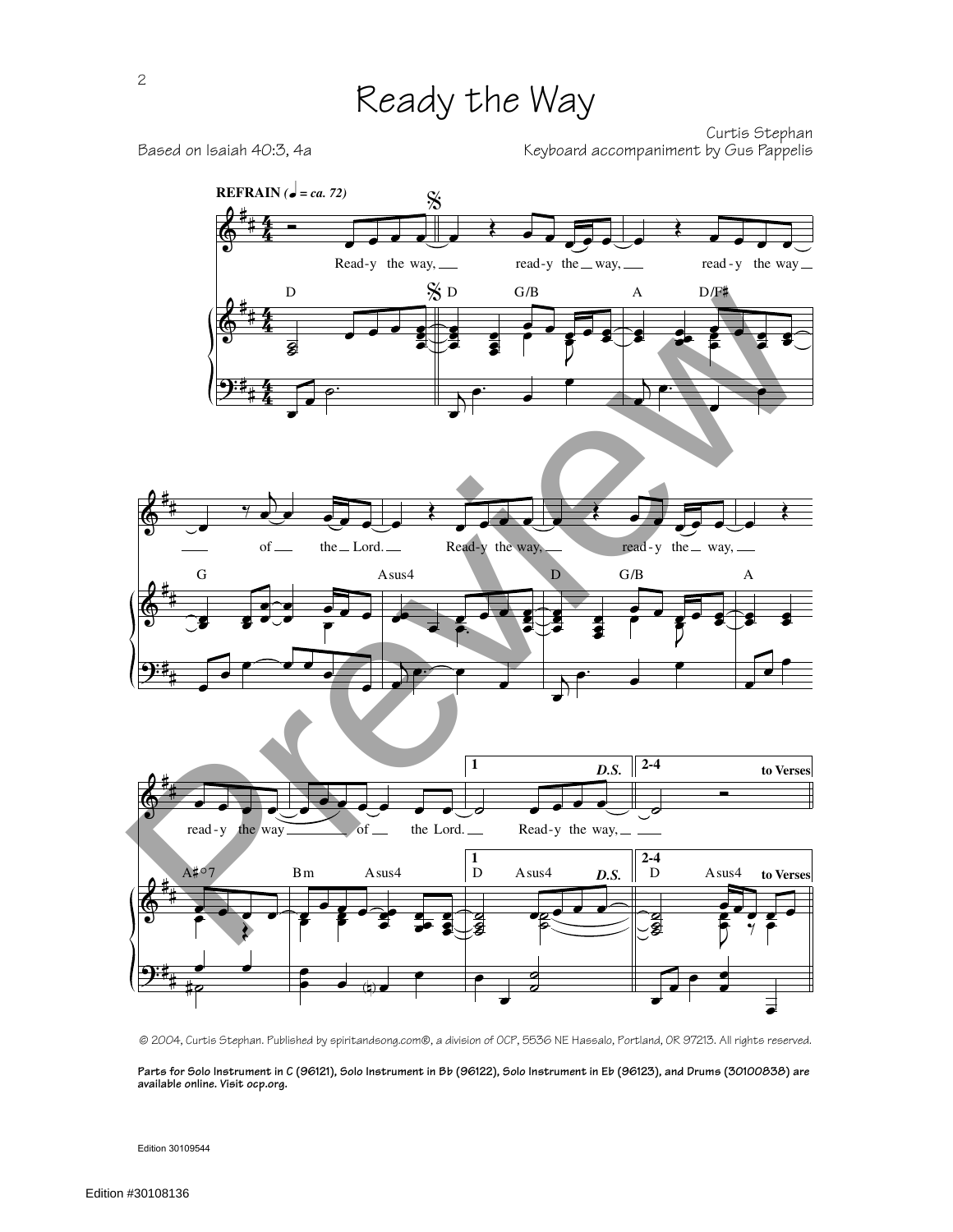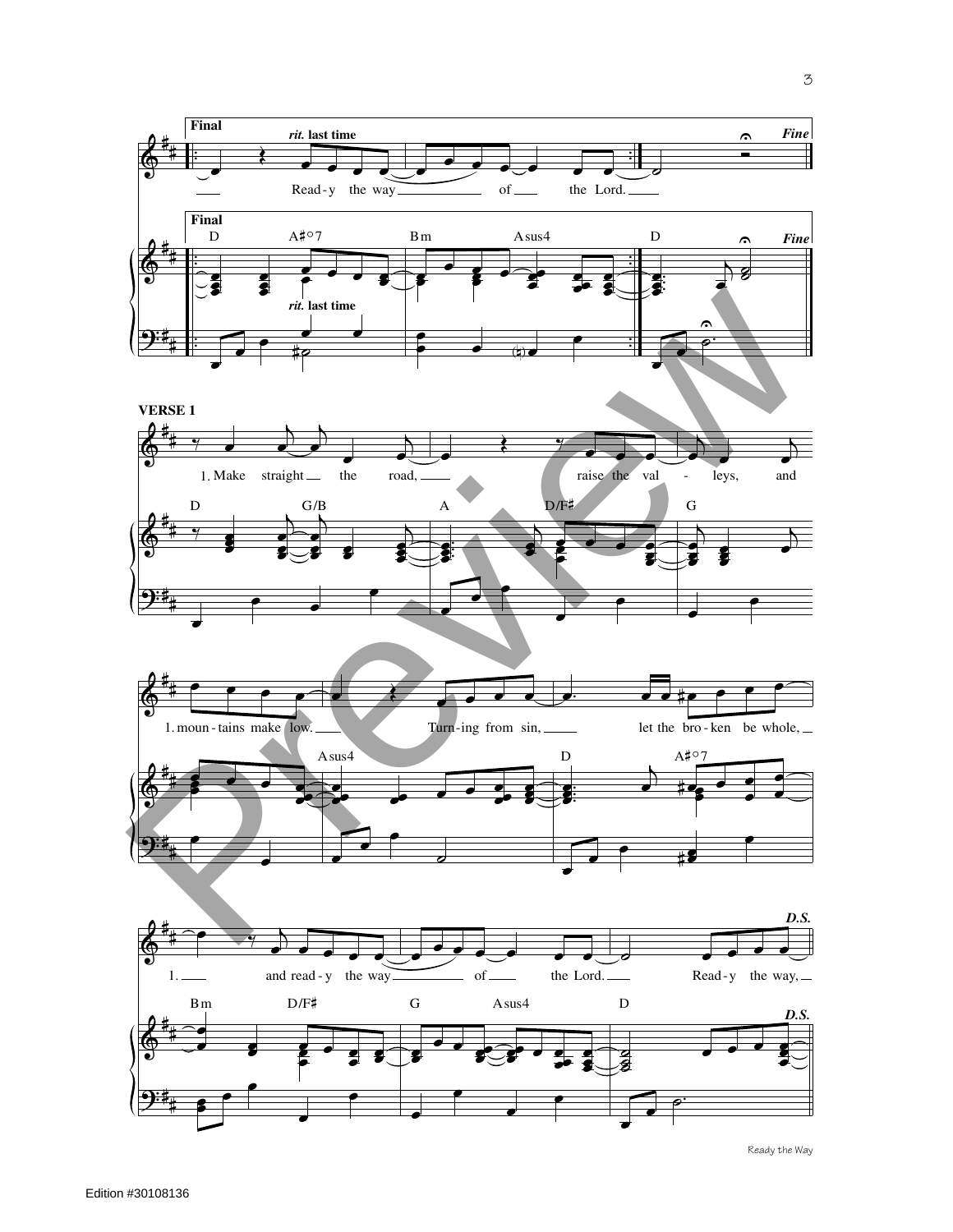



Ready the Way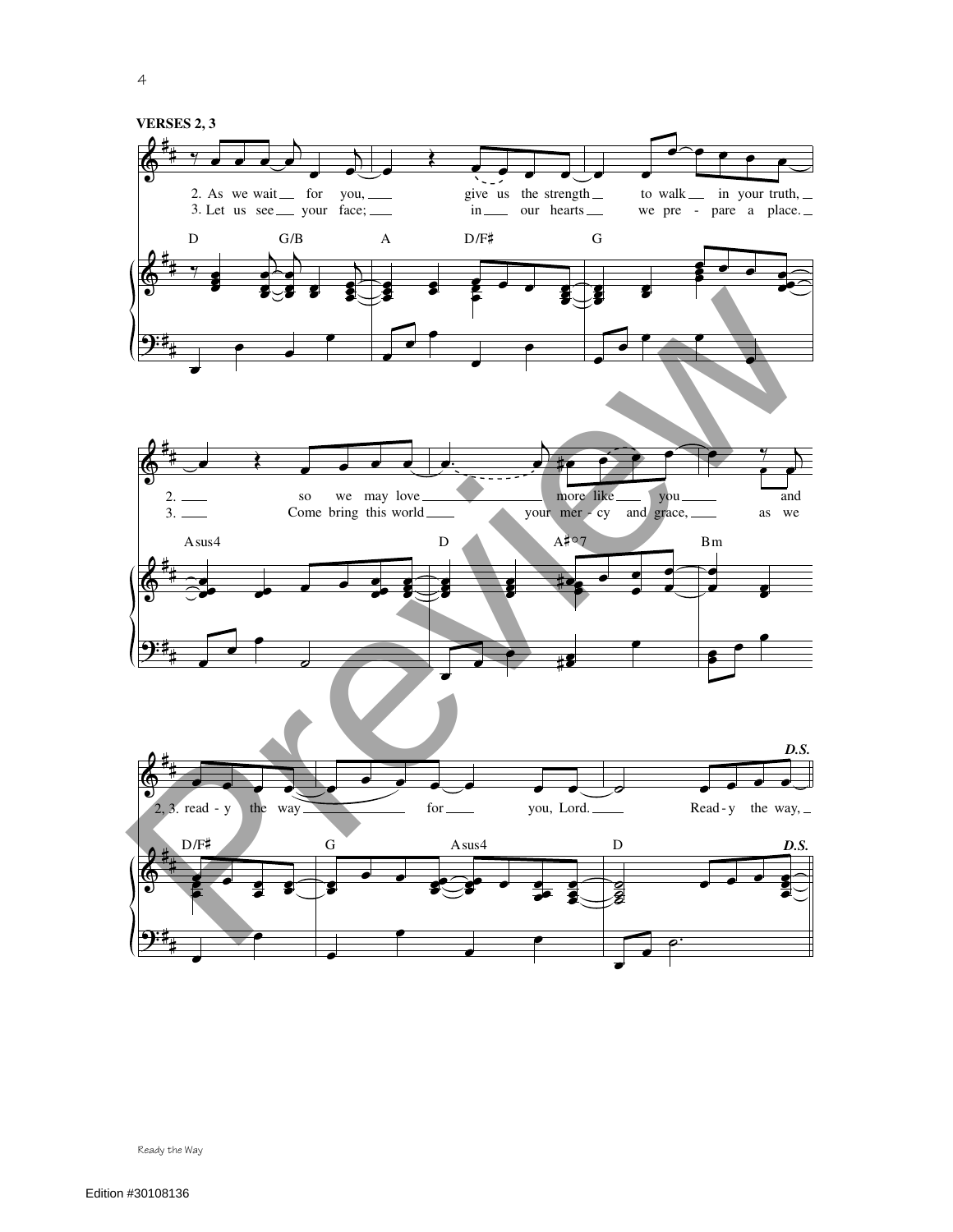Ready the Way *(Guitar/Vocal)*

Based on Isaiah 40:3, 4a Curtis Stephan



© 2004, Curtis Stephan. Published by spiritandsong.com®, a division of OCP, 5536 NE Hassalo, Portland, OR 97213. All rights reserved.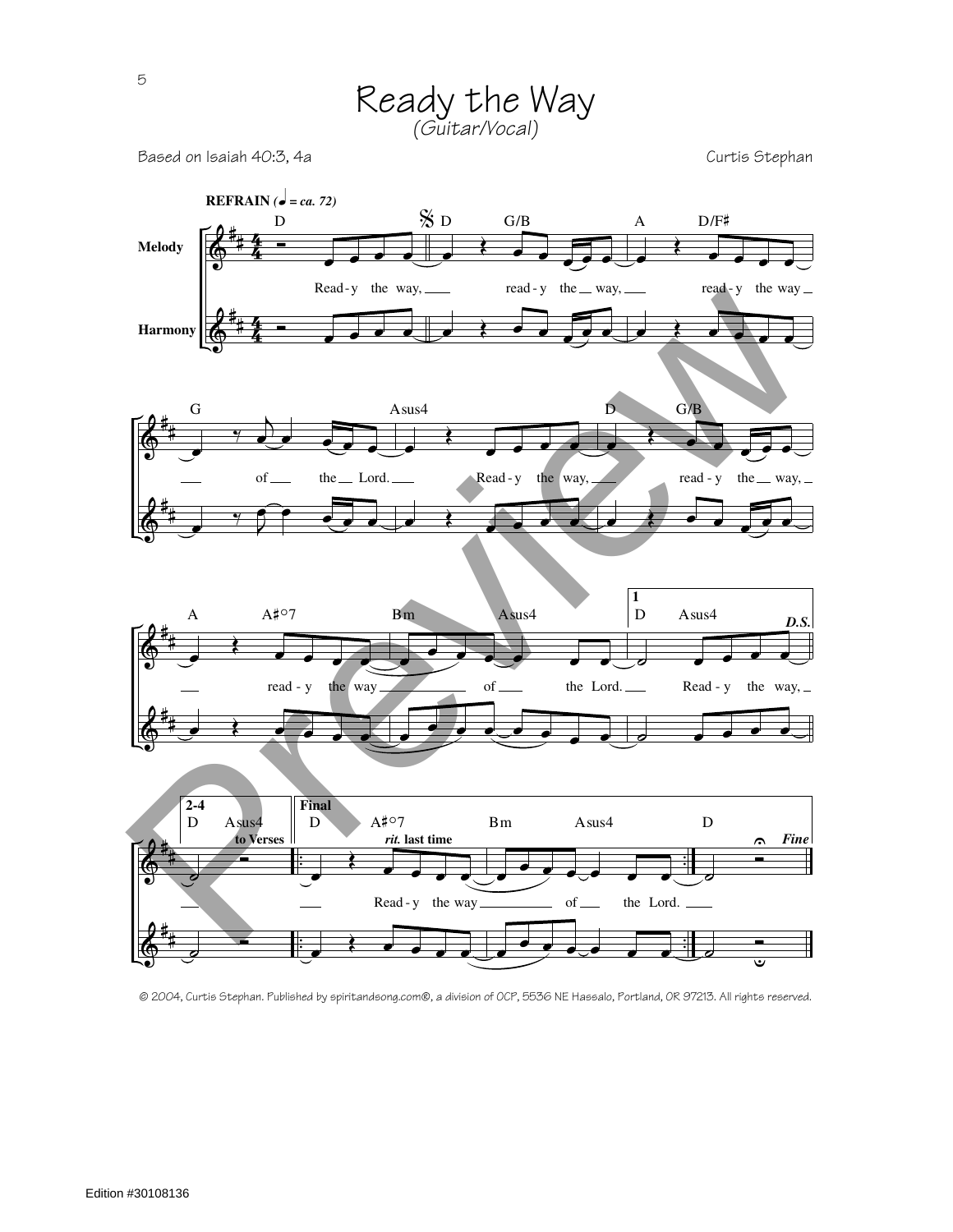